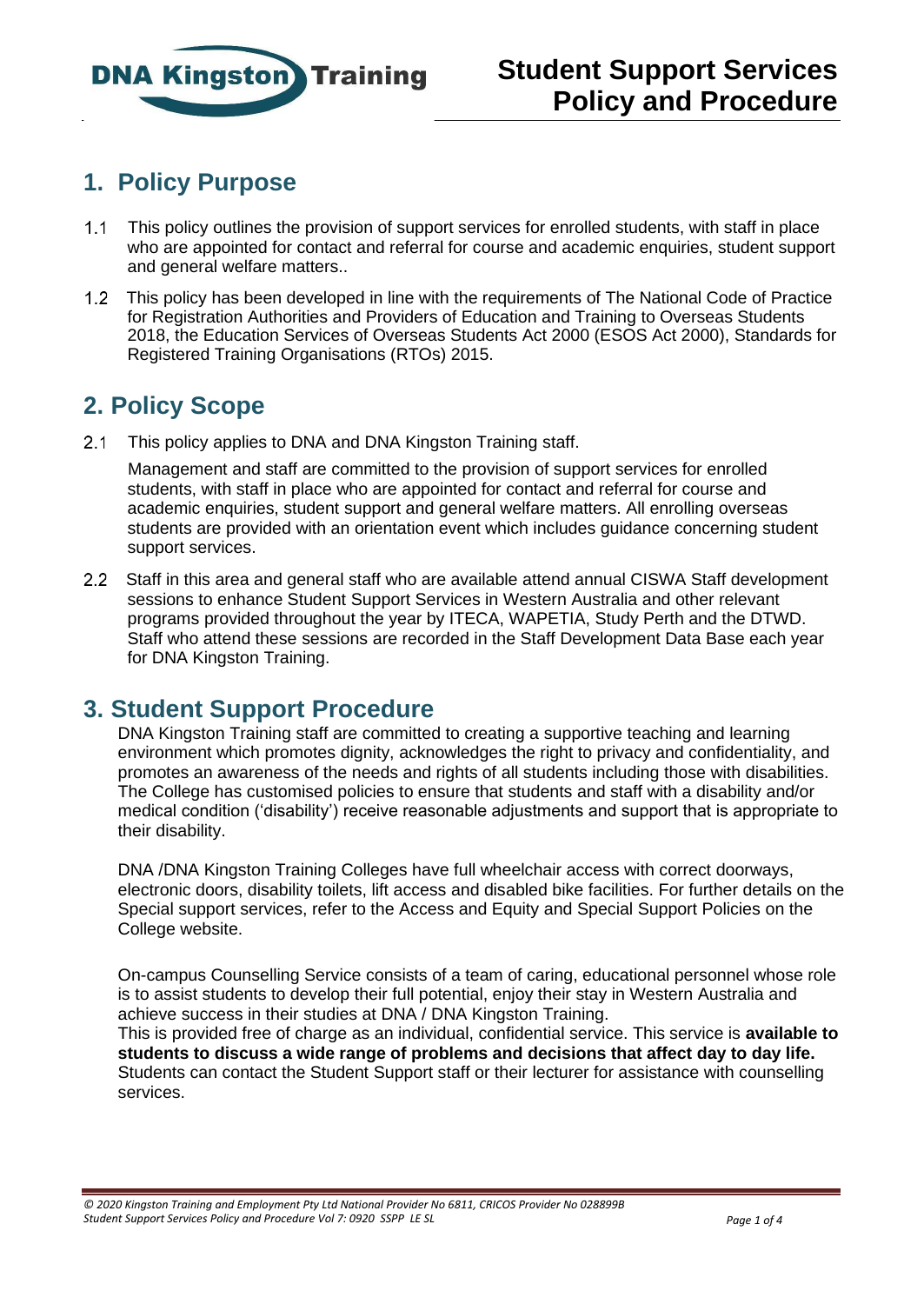

- The Student Support Officers and Management Staff are identified and provided with duty statements of the tasks and skills they are to deliver in these roles at DNA Kingston Training to Local and International Students.
- The Student Support Officer(s) (SSO) and the \*Senior Management (SM) team remain designated members of staff at DNA Kingston Training and provide a contact point for all students. The (SSO) and (SM) shall ensure that where staff have identified, or enrolled students who have indicated their need of support or welfare, the (SSO) and (SM) shall seek further advice from the student and research information for their needs accordingly.

 \*The Senior Management Team consists of the CEO, College Director and Academic Director.

#### **Equipped with advice from the student the (SSO) shall:**

- 3.3.1 Respond to questions concerning academic or course progress and refer the student to any relevant training staff for further advice.
- 3.3.2 Where an accommodation or general welfare issue arises, refer the student to specialist personnel of specialist companies, who will provide appropriate advice on accommodation, Western Australian Public services, counseling assistance with personal, emotional or cultural issues etc.
- 3.3.3 The student should be advised that the support services of DNA Kingston Training are at no extra cost.
- 3.3.4 Students are comfortable in the knowledge that DNA Kingston Training has the appropriate resource processes and initial information to direct them to the appropriate specialists in Western Australia who can professionally assist with their issues or concerns.
- 3.3.5 DNA Kingston have experienced and qualified Counsellors / Physiologists / Psychologists attached to our contract lists should they be required.
- 3.3.6 Issues of major concern are always referred to the CEO for comment and additional advice.
- 3.3.7 Student requests are kept strictly confidential, unless permission to further discuss or attain further information on behalf of the students has been obtained. All information and discussions are documented. Information also placed on DNA Data base for Student Services reviews.

### **4. Student Support ServicesReview**

- $4.1$ The Student Support Officer shall maintain a log of student support service events and enquiries and:
	- 4.1.1 Liaise with and maintain advice on current progress with students referred to either training staff.
	- 4.1.2 Prepare a quarterly report of student support services accessed by students and submit to DNA Kingston Training management for review.
	- 4.1.3 Attend suitable staff development sessions when they become available, make these sessions available to Lecturing Staff if available and suitable.

*<sup>© 2020</sup> Kingston Training and Employment Pty Ltd National Provider No 6811, CRICOS Provider No 028899B Student Support Services Policy and Procedure Vol 7: 0920 SSPP LE SL Page 2 of 4*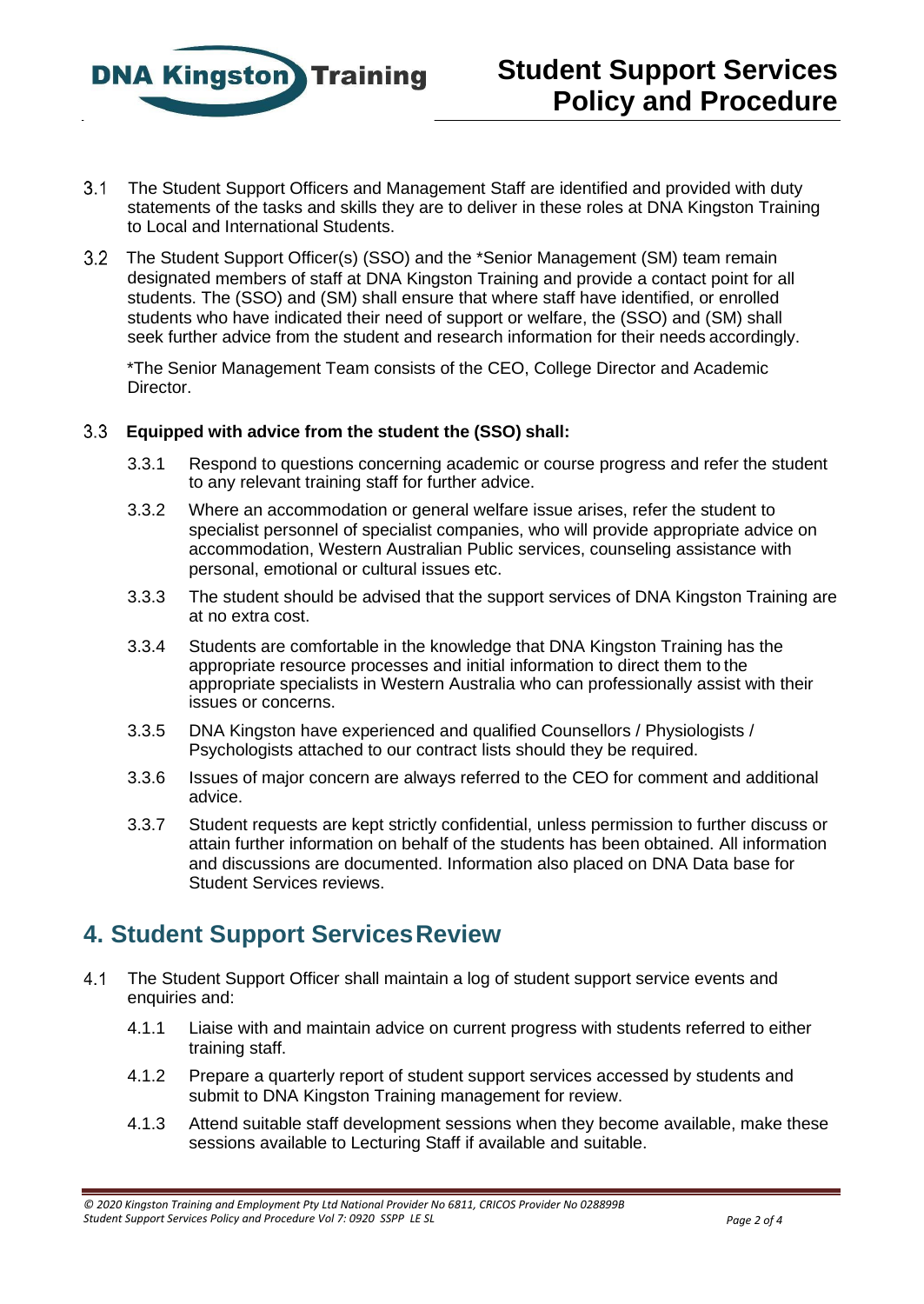

- 4.1.4 Arrange "In-House" staff development sessions, minimum once a year, to share knowledge and skills gained attending further educational events in Student Support Services, to all staff in Organisation.
- The CEO shall ensure that Student support services are reviewed quarterly in DNA Kingston Training management meetings and that corrective actions required are applied.
- Regular Senior Management meetings are held and issues discussed and documented when arise.

### **5. Useful information for students**

- Life threatening situations: Police, Fire & Ambulance Phone: 000
- 5.2 Police General Enquiries (24 hr) Phone: 131 444
- Family & Community services offers support services when you need help and advice including:
- Crisis Care 24hr week free counselling Phone: 9223-1111
- Lifeline www.lifelinewa.org.au [24hr crisis / suicide line Phone: 13-1114](http://www.lifelinewa.org.au/)
- Salvation Army [www.salvationarmy.org.au/wa/](http://www.salvationarmy.org.au/wa/) 24 hr crisis Phone: 9442-5777
- 5.7 Samaritans www.thesamaritans.org.au [24 hr Suicide line Phone: 9381-5555 Youthline](http://www.thesamaritans.org.au/) Phone: 9388-2500
- 5.8 Australian Health Management<https://www.ahm.com.au/oshc> Provides Overseas Student Health Cover (OSHC) for international Students
- Department of Health<https://www.health.wa.gov.au/services/>
- 5.10 Health Services Directory lists medical services, emergency medical transport, 24hour counselling services, crisis assistance and psychiatric or drug related emergencies.
- Database list of medical practitioners Phone: 1300-135-030
- Family Planning WA [http://www.fpwa.org.au](http://www.fpwa.org.au/)
- Sexual Health Helpline Phone: 9227-6177 Offers confidential advice on sexual health matters, family planning, clinical services, education, contraception, pregnancy and sexually transmitted infections.
- Alcohol & Drug Information Centre addresses drug/alcohol issues Phone: 9442-5000
- Legal Services Community Legal Centres are not for profit, non-government organisations that provide legal and welfare services. There are some services that specialise in certain areas such as the legal problems of youth, tenants, migrants and Centrelink benefit recipients. Others offer more general services within their local communities. Services provided by CLCs include legal information, advice and representation to individuals and groups, community education and law reform activities and advice to governments on policy issues. Most services are free or very low cost.

*<sup>© 2020</sup> Kingston Training and Employment Pty Ltd National Provider No 6811, CRICOS Provider No 028899B Student Support Services Policy and Procedure Vol 7: 0920 SSPP LE SL Page 3 of 4*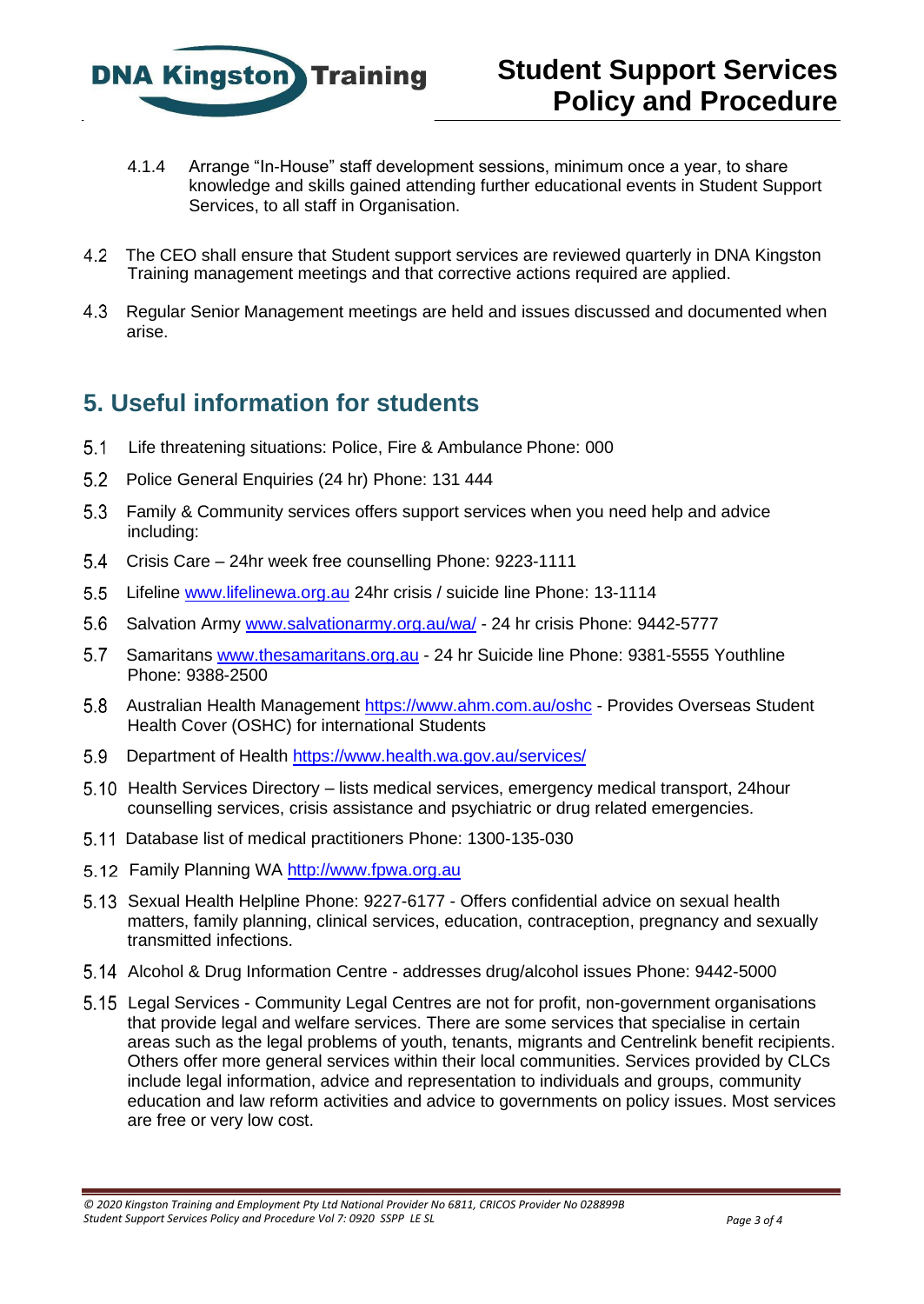

- The following services are not Legal Aid WA services. Legal Aid WA expressly disclaims any liability and responsibility for the advice and information provided by any of these services. There may be other organizations able to provide you with similar advice and information.
	- 5.16.1 WA Community Legal Centres
	- 5.16.2 CASE for Refugees 245 Stirling Street, Perth WA 6000 Ph: (08) 9227 7311
	- 5.16.3 Citizen Advice Bureau 25 Barrack Street, Perth WA 6000 Ph: (08) 92215711
	- 5.16.4 Consumer Credit Legal Service (WA) Level 1, 231 Adelaide Terrace, Perth WA 6000 Ph: (08) 9221 7066
	- 5.16.5 Disability Discrimination Unit Sussex Street Community Law Service Ph: (08) 9470 2676 Freecall: 1800 642 791 TTY: (08) 9470 2831 Fax: (08) 9470 1805
- 5.17 Additional information on regarding support systems and services are available from your Student Support Officers e.g. Women's specific services, cultural groups, religious, tourist/travel and sporting events information

## **6. Administration**

- $6.1$ This policy and related documentation is accessible by students on the DNA Kingston Training website under the 'About Us' tab.
- Staff will be advised of this policy and related procedures via email and staff information  $6.2$ sessions.

#### **Related documents:**

- **Academic Progress and Intervention Policy and Procedure (to view intervention strategy and additional academic support information)**
- **Student Handbook**
- **Access and Equity Policy and Procedure**
- **Special Support Policy and Procedure**
- **Accommodation Policy and Procedure**